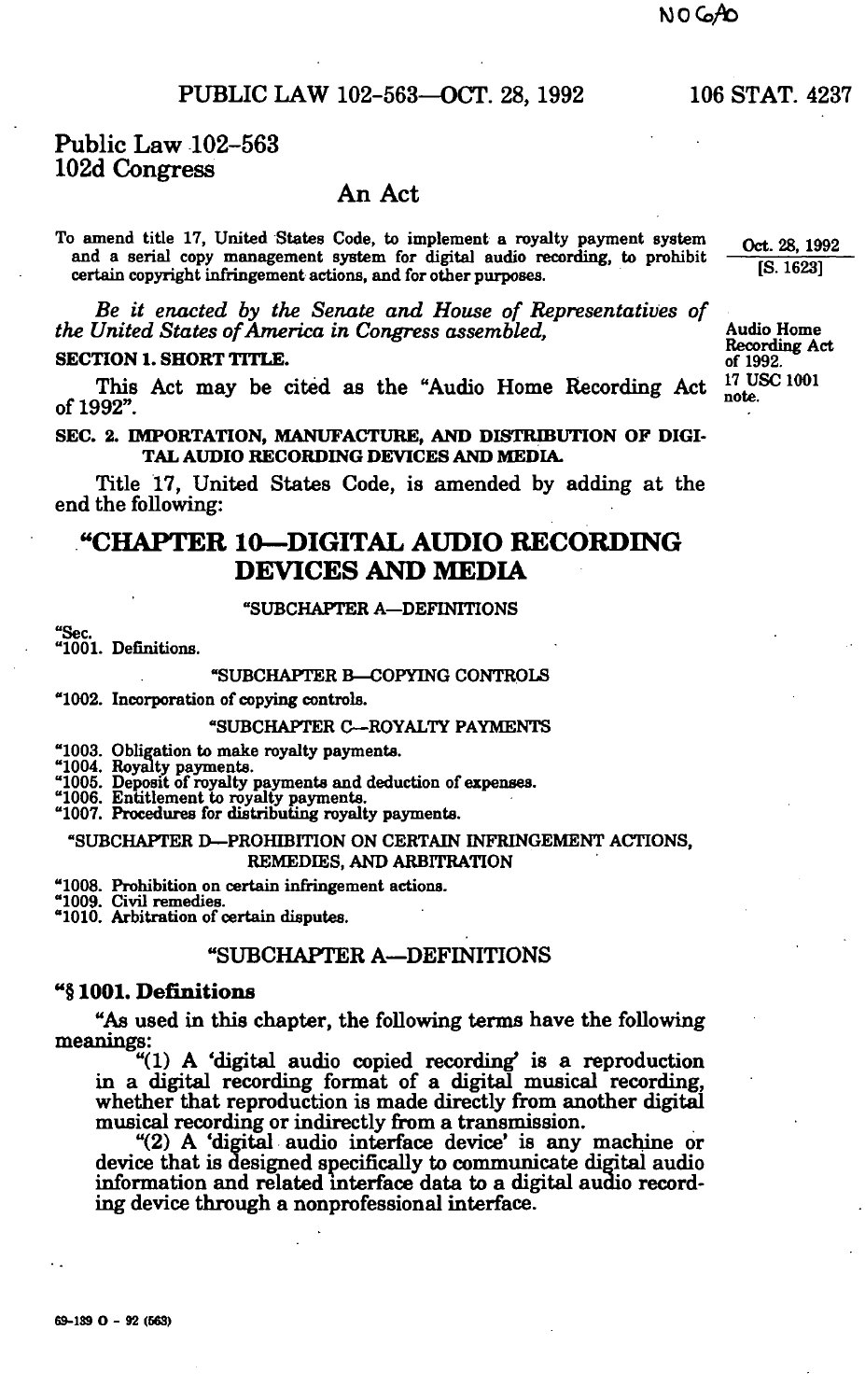"(3) A 'digital audio recording device' is any machine or device of a type commonly distributed to individuals for use by individuals, whether or not included with or as part of some other machine or device, the digital recording function of which is designed or marketed for the primary purpose of, and that is capable of, making a digital audio copied recording for private use, except for—

"(A) professional model products, and

"(B) dictation machines, answering machines, and other audio recording equipment that is designed and marketed primarily for the creation of sound recordings resulting from the fixation of nonmusical sounds.

" $(4)$ (A) A 'digital audio recording medium' is any material object in a form commonly distributed for use by individuals, that is primarily marketed or most commonly used by consumers for the purpose of making digital audio copied recordings by use of a digital audio recording device.

"(B) Such term does not include any material object—

"(i) that embodies a sound recording at the time it is first distributed by the importer or manufacturer; or

"(ii) that is primarily marketed and most commonly used by consumers either for the purpose of making copies of motion pictures or other audiovisual works or for the purpose of making copies of nonmusical literary works, including computer programs or data bases.

"(5)(A) A 'digital musical recording^ is a material object—

"(i) in which are fixed, in a digital recording format, only sounds, and material, statements, or instructions incidental to those fixed sounds, if any, and

"(ii) from which the sounds and material can be perceived, reproduced, or otherwise communicated, either directly or with the aid of a machine or device.

"(B) A 'digital musical recording' does not include a material object—

"(i) in which the fixed sounds consist entirely of spoken word recordings, or

"(ii) in which one or more computer programs are fixed, except that a digital musical recording may contain statements or instructions constituting the fixed sounds and incidental material, and statements or instructions to be used directly or indirectly in order to bring about the perception, reproduction, or communication of the fixed sounds and incidental material.

"(C) For purposes of this paragraph—

"(i) a 'spoken word recording" is a sound recording in which are fixed only a series of spoken words, except that the spoken words may be accompanied by incidental musical or other sounds, and

"(ii) the term 'incidental' means related to and relatively minor by comparison.

"(6) 'Distribute' means to sell, lease, or assign a product to consumers in the United States, or to sell, lease, or assign a product in the United States for ultimate transfer to consumers in the United States.

"(7) An 'interested copyright party\* is—

"(A) the owner of the exclusive right under section 106(1) of this title to reproduce a sound recording of a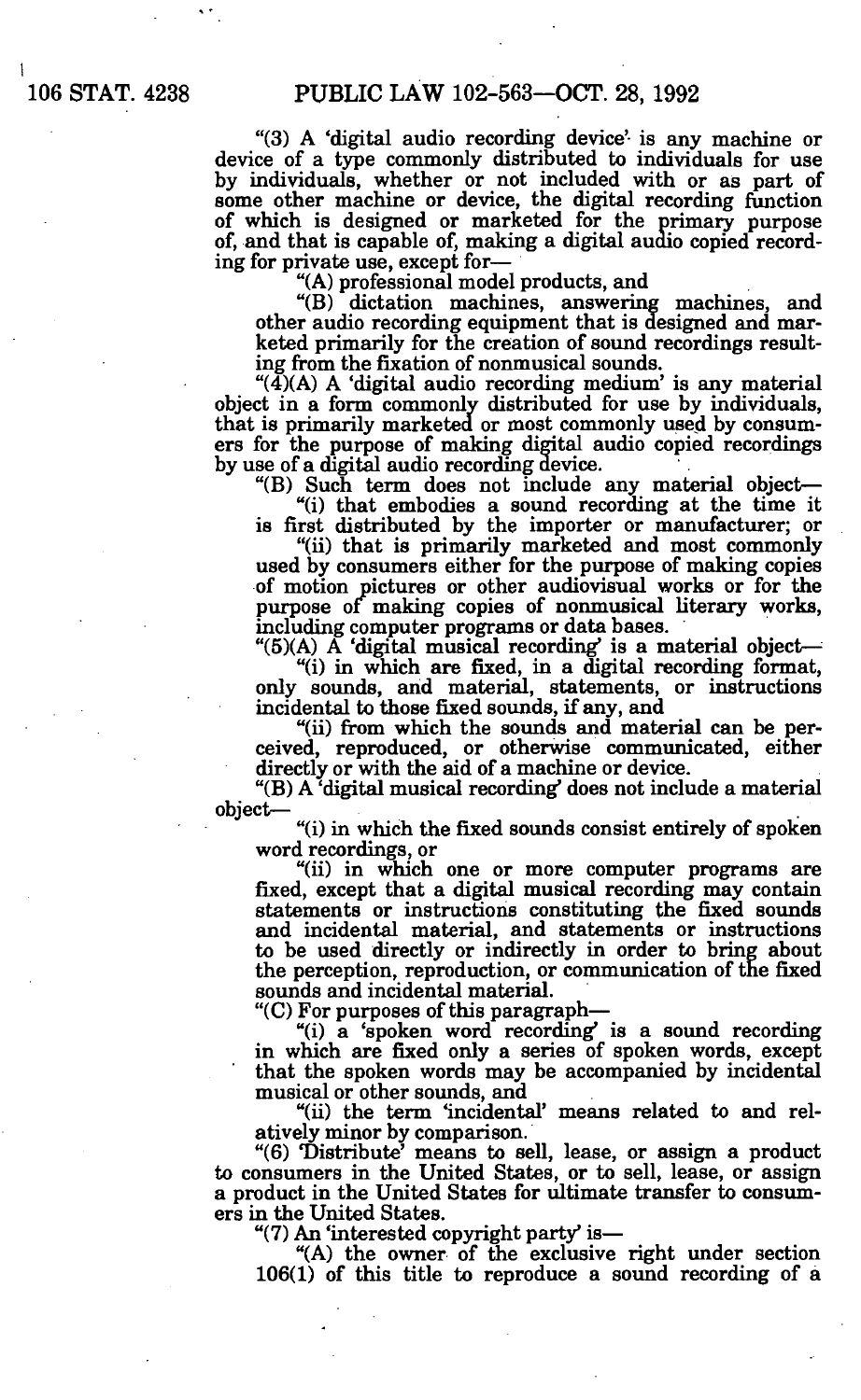musical work that has been embodied in a digital musical recording or analog musical recording lawfully made under this title that has been distributed;

"(B) the legal or beneficial owner of, or the person that controls, the right to reproduce in a digital musical recording or analog musical recording a musical work that has been embodied in a digital musical recording or analog musical recording lawfully made under this title that has been distributed;

"(C) a featured recording artist who performs on a sound recording that has been distributed; or

"(D) any association or other organization—

"(i) representing persons specified in subparagraph  $(A)$ ,  $(B)$ , or  $(C)$ , or

"(ii) engaged in licensing rights in musical works to music users on behalf of writers and publishers.

"(8) To 'manufacture' means to produce or assemble a product in the United States. A 'manufacturer' is a person who manufactures.

" $(9)$  A 'music publisher' is a person that is authorized to license the reproduction of a particular musical work in a sound recording.

"(10) A 'professional model product' is an audio recording device that is designed, manufactured, marketed, and intended for use by recording professionals in the ordinary course of a lawful business, in accordance with such requirements as the Secretary of Commerce shall establish by regulation.

"(11) The term 'serial copying\* means the duplication in a digital format of a copyrighted musical work or sound recording from a digital reproduction of a digital musical recording. The term 'digital reproduction of a digital musical recording' does not include a digital musical recording as distributed, by authority of the copyright owner, for ultimate sale to consumers.

"(12) The 'transfer price' of a digital audio recording device or a digital audio recording medium—

"(A) is, subject to subparagraph  $(B)$ —

"(i) in the case of an imported product, the actual entered value at United States Customs (exclusive of any freight, insurance, and applicable duty), and

"(ii) in the case of a domestic product, the manufacturer's transfer price (FOB the manufacturer, and exclusive of any direct sales taxes or excise taxes incurred in connection with the sale); and

"(B) shall, in a case in which the transferor and transferee are related entities or within a single entity, not be less than a reasonable arms-length price under the principles of the regulations adopted pursuant to section 482 of the Internal Revenue Code of 1986, or any successor provision to such section.

 $(13)$  A 'writer' is the composer or lyricist of a particular musical work.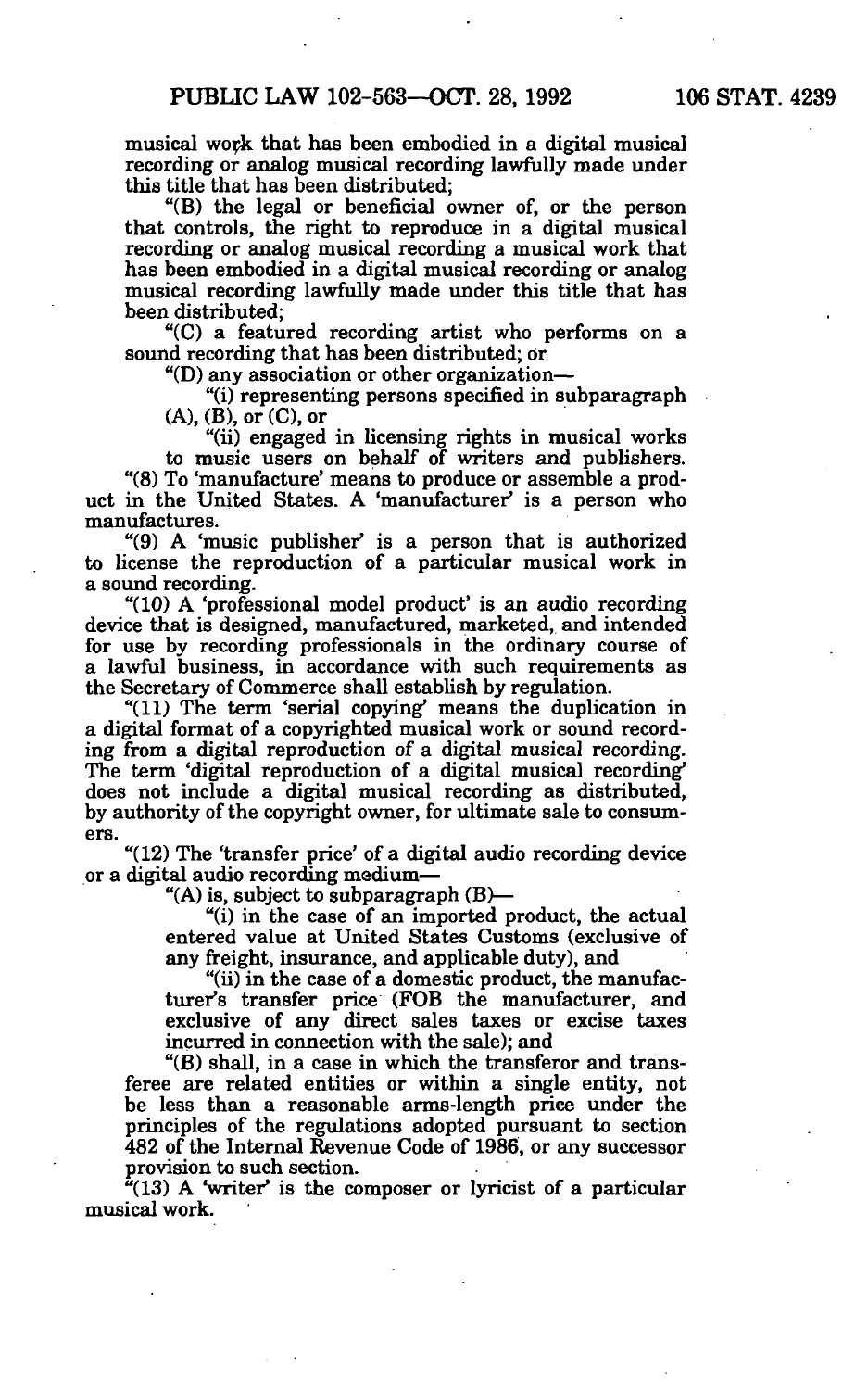# STAT. 4240 PUBLIC LAW 102-563—OCT. 28, 1992

#### "SUBCHAPTER B—COPYING CONTROLS

#### "§ **1002. Incorporation of copying controls**

"(a) PROHIBITION ON IMPORTATION, MANUFACTURE, AND DIS-TRIBUTION.—No person shall import, manufacture, or distribute any digital audio recording device or digital audio interface device that does not conform to—

"(1) the Serial Copy Management System;

"(2) a system that has the same functional characteristics as the Serial Copy Management System and requires that copyright and generation status information be accurately sent, received, and acted upon between devices using the system's method of serial copying regulation and devices using the Serial Copy Management System; or

"(3) any other system certified by the Secretary of Commerce as prohibiting unauthorized serial copying.

"(b) DEVELOPMENT OF VERIFICATION PROCEDURE.—The Secretary of Commerce shall establish a procedure to verify, upon the petition of an interested party, that a system meets the standards set forth in subsection  $(a)(2)$ .

"(c) PROHIBITION ON CIRCUMVENTION OF THE SYSTEM.—No person shall import, manufacture, or distribute any device, or offer or perform any service, the primary purpose or effect of which is to avoid, bypass, remove, deactivate, or otherwise circumvent any program or circuit which implements, in whole or in part, a system described in subsection (a).

"(d) ENCODING OF INFORMATION ON DIGITAL MUSICAL RECORD-INGS.—

"(1) PROHIBITION ON ENCODING INACCURATE INFORMA-TION.—No person shall encode a digital musical recording of a sound recording with inaccurate information relating to the category code, copyright status, or generation status of the source material for the recording.

"(2) ENCODING OF COPYRIGHT STATUS NOT REQUIRED.— Nothing in this chapter requires any person engaged in the importation or manufacture of digital musical recordings to encode any such digital musical recording with respect to its copyright status.

"(e) INFORMATION ACCOMPANYING TRANSMISSIONS IN DIGITAL FORMAT.—Any person who transmits or otherwise communicates to the public any sound recording in digital format is not required under this chapter to transmit or otherwise communicate the information relating to the copyright status of the sound recording. Any such person who does transmit or otherwise communicate such copyright status information shall transmit or communicate such information accurately.

#### "SUBCHAPTER C—ROYALTY PAYMENTS

#### "§ **1003. Obligation to make royalty payments**

"(a) PROHIBITION ON IMPORTATION AND MANUFACTURE.—No person shall import into and distribute, or manufacture and distribute, any digital audio recording device or digital audio recording medium unless such person records the notice specified by this section and subsequently deposits the statements of account and applicable royalty payments for such device or medium specified in section . 1004.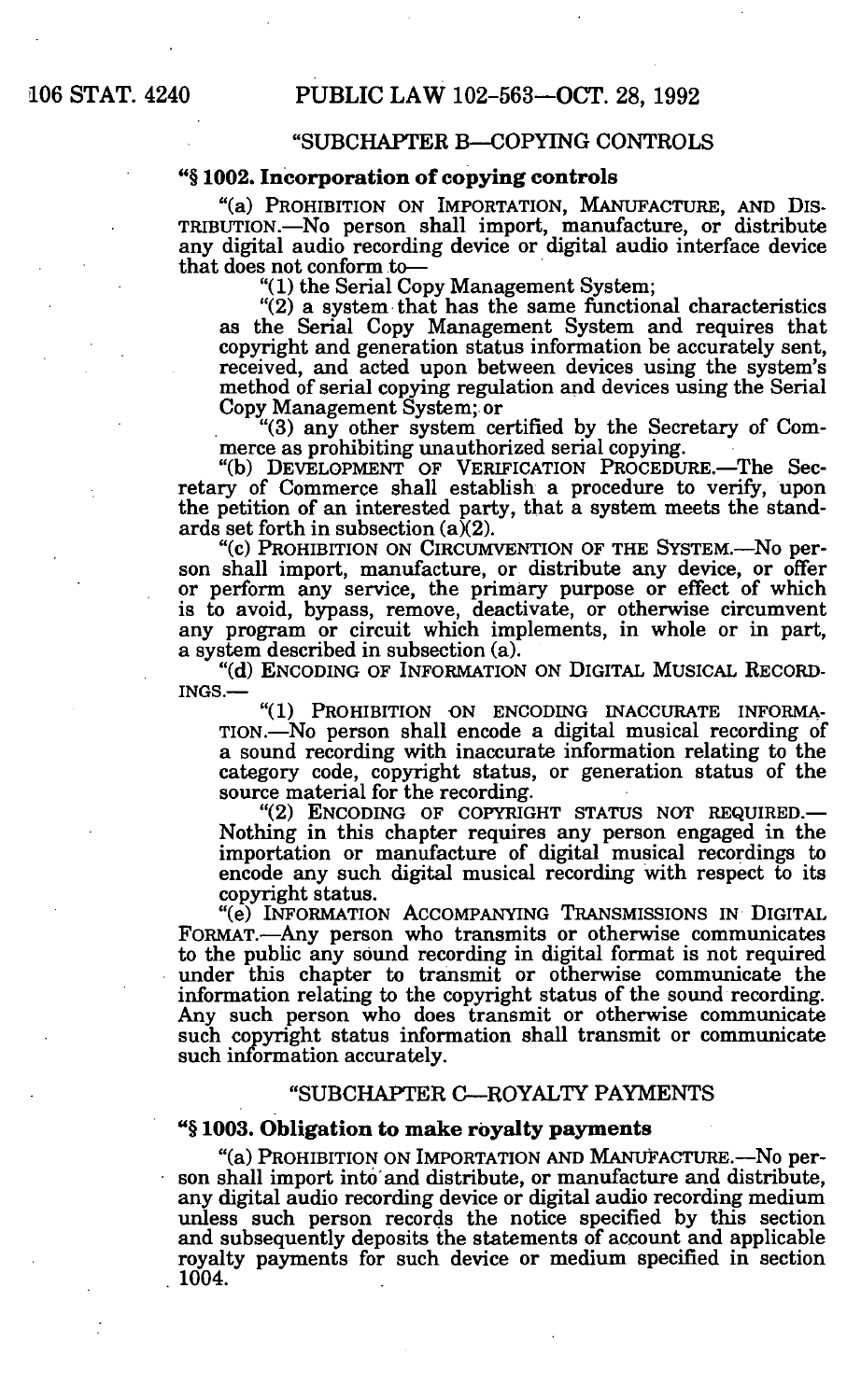"(b) FILING OF NOTICE.—The importer or manufacturer of any Regulations, digital audio recording device or digital audio recording medium, within a product category or utilizing a technology with respect to which such manufacturer or importer has not previously filed a notice under this subsection, shall file with the Register of Copyrights a notice with respect to such device or medium, in such form and content as the Register shall prescribe by regulation.

"(c) FILING OF QUARTERLY AND ANNUAL STATEMENTS OF ACCOUNT.—

"(1) GENERALLY.—Any importer or manufacturer that dis- Regulations, tributes any digital audio recording device or digital audio recording medium that it manufactured or imported shall file with the Register of Copyrights, in such form and content as the Register shall prescribe by regulation, such quarterly and annual statements of account with respect to such distribution as the Register shall prescribe by regulation.

"(2) CERTIFICATION, VERIFICATION, AND CONFIDENTIALITY.— Each such statement shall be certified as accurate by an authorized officer or principal of the importer or manufacturer. The Regulations. Register shall issue regulations to provide for the verification and audit of such statements and to protect the confidentiality of the information contained in such statements. Such regulations shall provide for the disclosure, in confidence, of such statements to interested copyright parties.

"(3) ROYALTY PAYMENTS.—Each such statement shall be accompanied by the royalty payments specified in section 1004.

#### "§ **1004. Royalty payments**

"(a) DIGITAL AUDIO RECORDING DEVICES.—

"(1) AMOUNT OF PAYMENT.—The royalty payment due under section 1003 for each digital audio recording device imported into and distributed in the United States, or manufactured and distributed in the United States, shall be 2 percent of the transfer price. Only the first person to manufacture and distribute or import and distribute such device shall be required to pay the royalty with respect to such device.

(2) CALCULATION FOR DEVICES DISTRIBUTED WITH OTHER DEVICES.—With respect to a digital audio recording device first distributed in combination with one or more devices, either as a physically integrated unit or as separate components, the royalty payment shall be calculated as follows:

"(A) If the digital audio recording device and such other devices are part of a physically integrated unit, the royalty payment shall be based on the transfer price of the unit, but shall be reduced by any royalty payment made on any digital audio recording device included within the unit that was not first distributed in combination with the unit.

"(B) If the digital audio recording device is not part of a physically integrated unit and substantially similar devices have been distributed separately at any time during the preceding 4 calendar quarters, the royalty payment shall be based on the average transfer price of such devices during those 4 quarters.

"(C) If the digital audio recording device is not part of a physically integrated unit and substantially similar devices have not been distributed separately at any time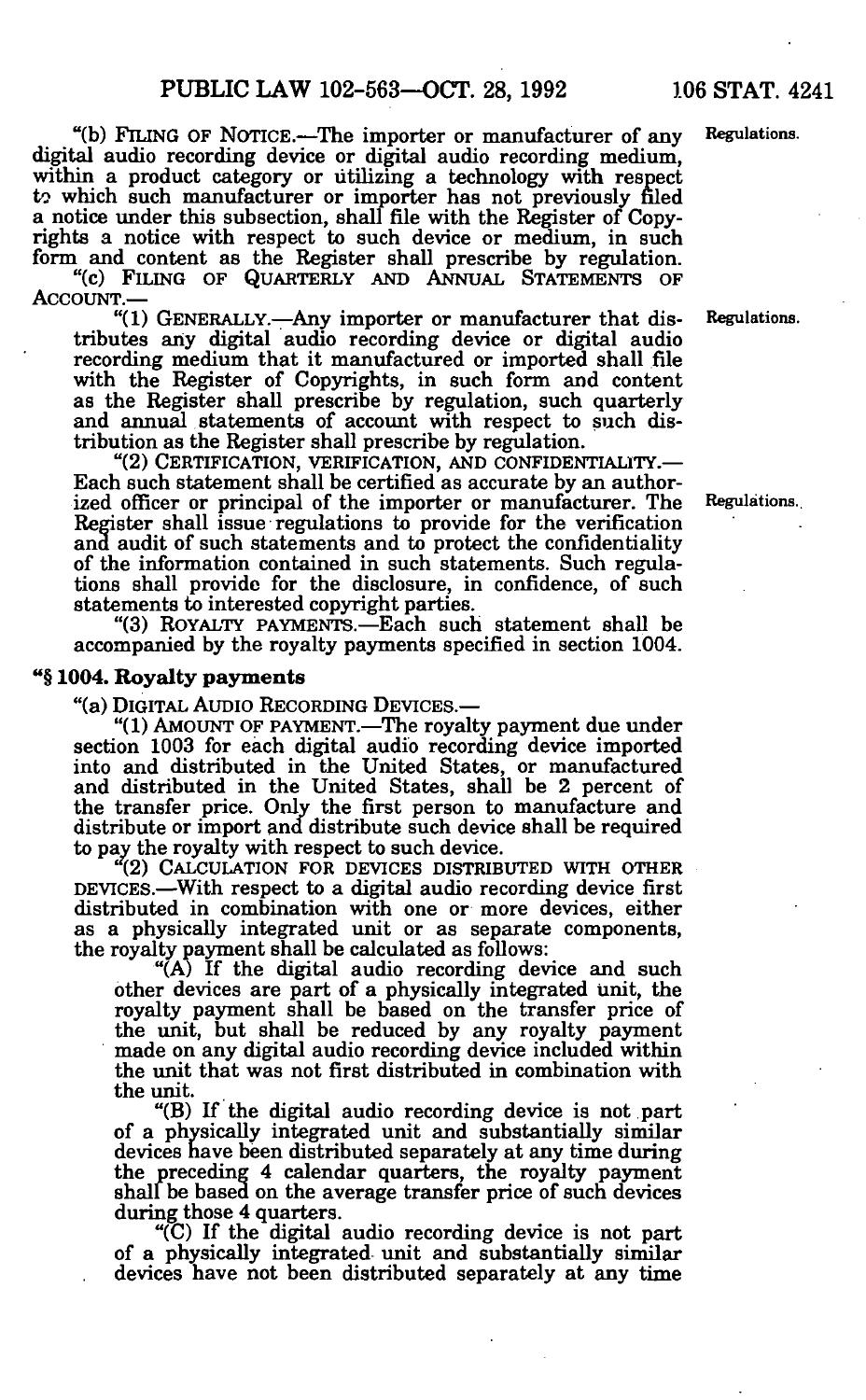### 106 STAT. 4242 PUBLIC LAW 102-563—OCT. 28, 1992

during the preceding 4 calendar quarters, the royalty payment shall be based on a constructed price reflecting the proportional value of such device to the combination as a whole.

"(3) LIMITS ON ROYALTIES.—Notwithstanding paragraph (1) or (2), the amount of the royalty payment for each digital audio recording device shall not be less than \$1 nor more than the royalty maximum. The royalty maximum shall be \$8 per device, except that in the case of a physically integrated unit containing more than 1 digital audio recording device, the royalty maximum for such unit shall be \$12. During the 6th year after the effective date of this chapter, and not more than once each year thereafter, any interested copyright party may petition the Copyright Royalty Tribunal to increase the royalty maximum and, if more than 20 percent of the royalty payments are at the relevant royalty maximum, the Tribunal shall prospectively increase such royalty maximum with the goal of having no more than 10 percent of such payments at the new royalty maximum; however the amount of any such increase as a percentage of the royalty maximum shall in no event exceed the percentage increase in the Consumer Price Index during the period under review.

"(b) DIGITAL AUDIO RECORDING MEDIA.—The royalty payment due under section 1003 for each digital audio recording medium imported into and distributed in the United States, or manufactured and distributed in the United States, shall be 3 percent of the transfer price. Only the first person to manufacture and distribute or import and distribute such medium shall be required to pay the royalty with respect to such medium.

#### "§ **1005. Deposit of royalty payments and deduction of expenses**

'The Register of Copyrights shall receive all royalty payments deposited under this chapter and, after deducting the reasonable costs incurred by the Copyright Office under this chapter, shall deposit the balance in the Treasury of the United States as offsetting receipts, in such manner as the Secretary of the Treasury directs. All funds held by the Secretary of the Treasury shall be invested in interest-bearing United States securities for later distribution with interest under section 1007. The Register may, in the Register's discretion, 4 years after the close of any calendar year, close out the royalty payments account for that calendar year, and may treat any funds remaining in such account and any subsequent deposits that would otherwise be attributable to that calendar year as attributable to the succeeding calendar year. Reports. The Register shall submit to the Copyright Royalty Tribunal, on a monthly basis, a financial statement reporting the amount of royalties under this chapter that are available for distribution.

#### "§ **1006. Entitlement to royalty payments**

"(a) INTERESTED COPYRIGHT PARTIES.—The royalty payments deposited pursuant to section 1005 shall, in accordance with the procedures specified in section 1007, be distributed to any interested copyright party—

"(1) whose musical work or sound recording has been—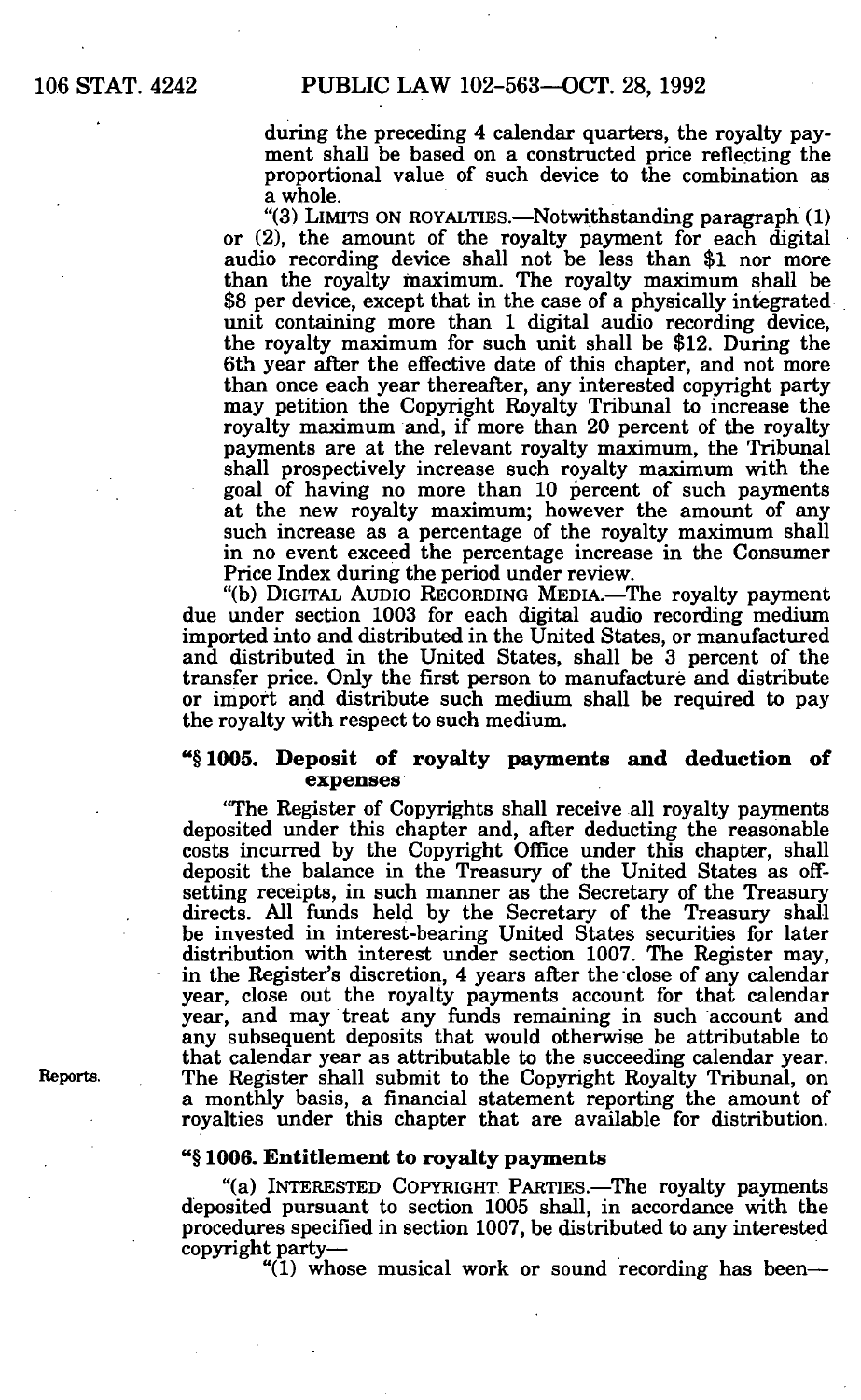"(A) embodied in a digital musical recording or an analog musical recording lawfully made under this title that has been distributed, and

"(B) distributed in the form of digital musical recordings or analog musical recordings or disseminated to the public in transmissions, during the period to which such • payments pertain; and

 $(2)$  who has filed a claim under section 1007.

"(b) ALLOCATION OF ROYALTY PAYMENTS TO GROUPS.—The royalty payments shall be divided into 2 funds as follows:

"(1) THE SOUND RECORDINGS FUND.—66% percent of the royalty payments shall be allocated to the Sound Recordings Fund. 2% percent of the royalty payments allocated to the Sound Recordings Fund shall be placed in an escrow account managed by an independent administrator jointly appointed by the interested copyright parties described in section 1001(7)(A) and the American Federation of Musicians (or any successor entity) to be distributed to nonfeatured musicians (whether or not members of the American Federation of Musicians or any successor entity) who have performed on sound recordings distributed in the United States. 1% percent of the royalty payments allocated to the Sound Recordings Fund shall be placed in an escrow account managed by an independent administrator jointly appointed by the interested copyright parties described in section 1001(7)(A) and the American Federation of Television and Radio Artists (or any successor entity) to be distributed to nonfeatured vocalists (whether or not members of the American Federation Television and Radio Artists or any successor entity) who have performed on sound recordings distributed in the United States. 40 percent of the remaining royalty payments in the Sound Recordings Fund shall be distributed to the interested copyright parties described in section 1001(7)(C), and 60 percent of such remaining royalty payments shall be distributed to the interested copyright parties described in section 1001(7)(A).

"(2) The musical works fund.—

"(A) 33V3 percent of the royalty payments shall be allocated to the Musical Works Fund for distribution to interested copyright parties described in section 1001(7)(B).

"(B)(i) Music publishers shall be entitled to 50 percent of the royalty payments allocated to the Musical Works Fund.

"(ii) Writers shall be entitled to the other 50 percent of the royalty payments allocated to the Musical Works Fund.

"(c) ALLOCATION OF ROYALTY PAYMENTS WITHIN GROUPS.—If all interested copyright parties within a group specified in subsection (b) do not agree on a voluntary proposal for the distribution of the royalty payments within each group, the Copyright Royalty Tribunal shall, pursuant to the procedures specified under section 1007(c), allocate royalty payments under this section based on the extent to which, during the relevant period—

"(1) for the Sound Recordings Fund, each sound recording was distributed in the form of digital musical recordings or analog musical recordings; and

"(2) for the Musical Works Fund, each musical work was distributed in the form of digital musical recordings or analog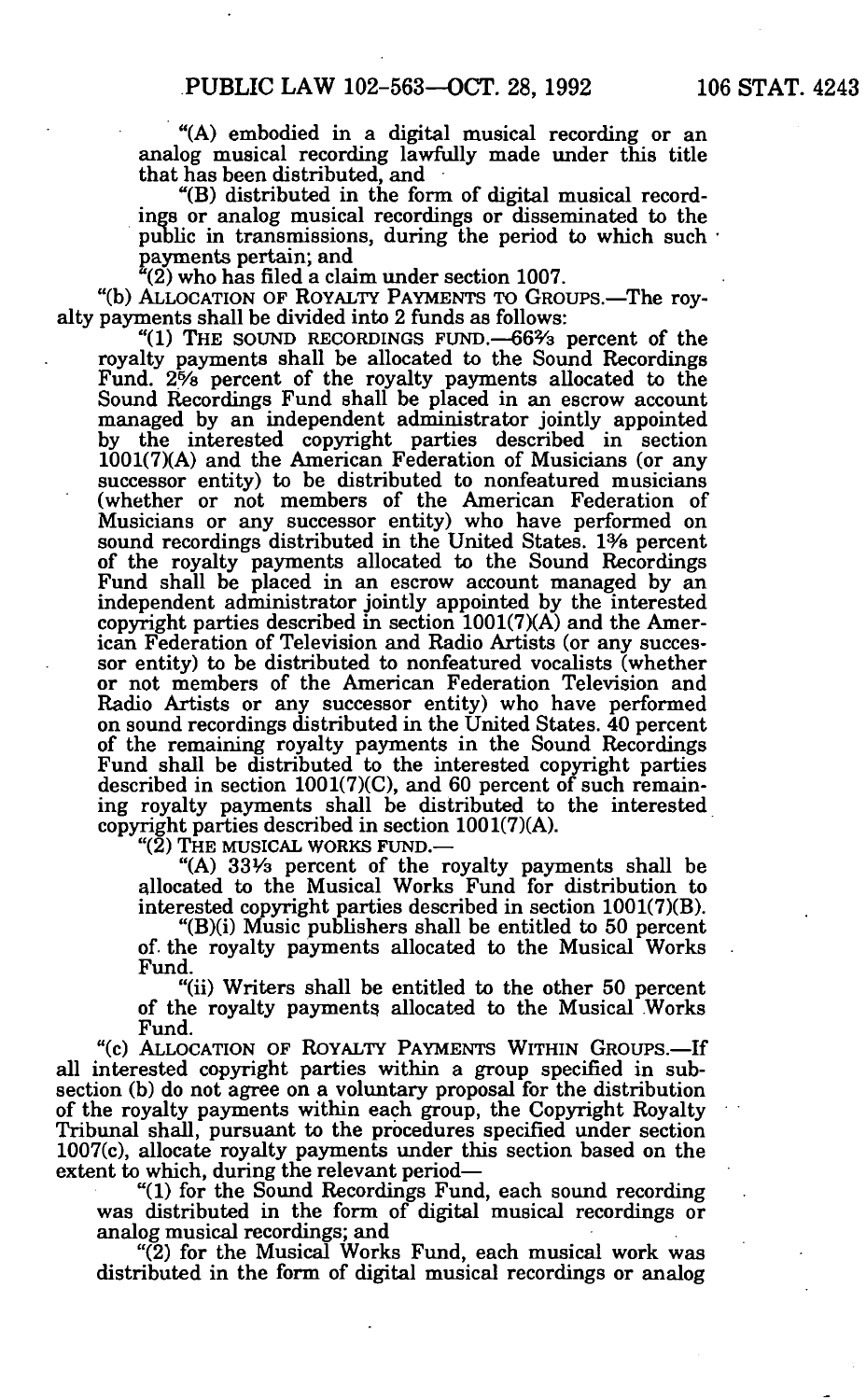musical recordings or disseminated to the public in transmissions.

#### "§ **1007. Procedures for distributing royalty payments**

"(a) FILING OF CLAIMS AND NEGOTIATIONS.—

Regulations. "(1) FILING OF CLAIMS.—During the first 2 months of each calendar year after the calendar year in which this chapter takes effect, every interested copyright party seeking to receive royalty payments to which such party is entitled under section 1006 shall file with the Copyright Royalty Tribunal a claim for payments collected during the preceding year in such form and manner as the Tribunal shall prescribe by regulation.

"(2) NEGOTIATIONS.—Notwithstanding any provision of the antitrust laws, for purposes of this section interested copyright parties within each group specified in section 1006(b) may agree among themselves to the proportionate division of royalty payments, may lump their claims together and file them jointly or as a single claim, or may designate a common agent, including any organization described in section 1001(7)(D), to negotiate or receive payment on their behalf; except that no agreement under this subsection may modify the allocation of royalties specified in section 1006(b).

"(b) DISTRIBUTION OF PAYMENTS IN THE ABSENCE OF A DIS-PUTE.—Within 30 days after the period established for the filing of claims under subsection (a), in each year after the year in which this section takes effect, the Copyright Royalty Tribunal shall determine whether there exists a controversy concerning the distribution of royalty payments under section 1006(c). If the Tribunal determines that no such controversy exists, the Tribunal shall, within 30 days after such determination, authorize the distribution of the royalty payments as set forth in the agreements regarding the distribution of royalty payments entered into pursuant to subsection (a), after deducting its reasonable administrative costs under this section.

"(c) RESOLUTION OF DISPUTES.—If the Tribunal finds the existence of a controversy, it shall, pursuant to chapter 8 of this title, conduct a proceeding to determine the distribution of royalty payments. During the pendency of such a proceeding, the Tribunal shall withhold from distribution an amount sufficient to satisfy all claims with respect to which a controversy exists, but shall, to the extent feasible, authorize the distribution of any amounts that are not in controversy. The Tribunal shall, before authorizing the distribution of such royalty payments, deduct its reasonable administrative costs under this section.

#### "SUBCHAPTER D—PROHIBITION ON CERTAIN INFRINGEMENT ACTIONS, REMEDIES, AND ARBITRATION

#### "§ **1008. Prohibition on certain infringement actions**

"No action may be brought under this title alleging infringement of copyright based on the manufacture, importation, or distribution of a digital audio recording device, a digital audio recording medium, an analog recording device, or an analog recording medium, or based on the noncommercial use by a consumer of such a device or medium for making digital musical recordings or analog musical recordings.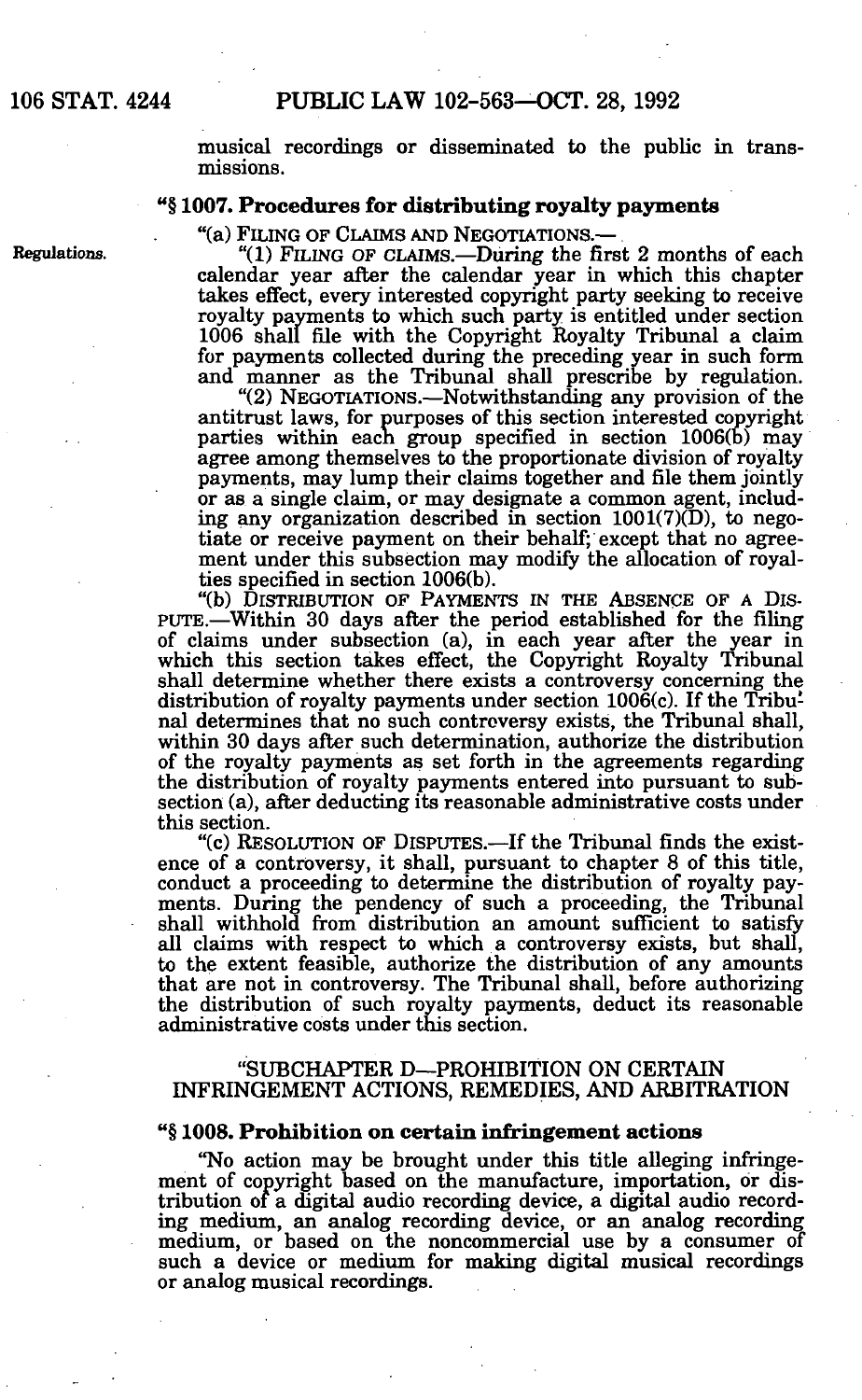#### "§ **1009. Civil remedies**

"(a) CIVIL ACTIONS.—Any interested copyright party injured by a violation of section 1002 or 1003 may bring a civil action in an appropriate United States district court against any person for such violation.

"(b) OTHER CIVIL ACTIONS.—Any person injured by a violation of this chapter may bring a civil action in an appropriate United States district court for actual damages incurred as a result of such violation.

"(c) POWERS OF THE COURT.—In an action brought under subsection (a), the court—

"(1) may grant temporary and permanent injunctions on such terms as it deems reasonable to prevent or restrain such violation;

"(2) in the case of a violation of section 1002, or in the case of an injury resulting from a failure to make royalty payments required by section 1003, shall award damages under subsection (d);

"(3) in its discretion may allow the recovery of costs by or against any party other than the United States or an officer thereof; and

"(4) in its discretion may award a reasonable attorney's fee to the prevailing party.

"(d) AWARD OF DAMAGES.—

"(1) DAMAGES FOR SECTION 1002 OR 1003 VIOLATIONS.—

"(A) ACTUAL DAMAGES.—(i) In an action brought under subsection (a), if the court finds that a violation of section 1002 or 1003 has occurred, the court shall award to the complaining party its actual damages if the complaining party elects such damages at any time before final judgment is entered.

"(ii) In the case of section 1003, actual damages shall constitute the royalty payments that should have been paid under section 1004 and deposited under section 1005. In such a case, the court, in its discretion, may award an additional amount of not to exceed 50 percent of the actual damages.

"(B) STATUTORY DAMAGES FOR SECTION 1002 VIO-LATIONS.—

"(i) DEVICE.—A complaining party may recover an award of statutory damages for each violation of section 1002 (a) or (c) in the sum of not more than \$2,500 per device involved in such violation or per device on which a service prohibited by section 1002(c) has been performed, as the court considers just.

"(ii) DIGITAL MUSICAL RECORDING.—A complaining party may recover an award of statutory damages for each violation of section 1002(d) in the sum of not more than \$25 per digital musical recording involved in such violation, as the court considers just.

"(iii) TRANSMISSION.—A complaining party may recover an award of damages for each transmission or communication that violates section 1002(e) in the sum of not more than \$10,000, as the court considers just.

"(2) REPEATED VIOLATIONS.—In any case in which the court finds that a person has violated section 1002 or 1003 within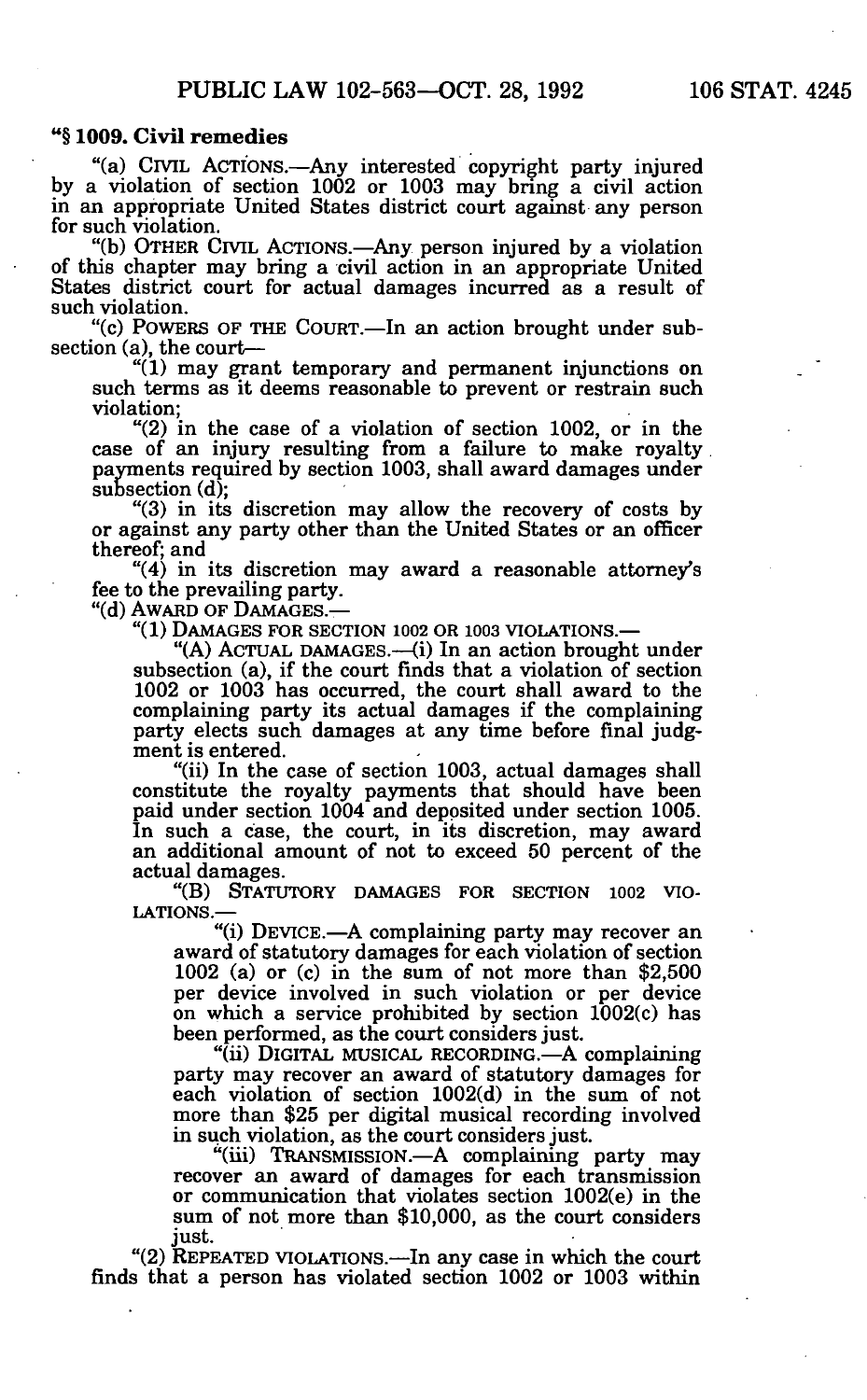3 years after a final judgment against that person for another such violation was entered, the court may increase the award of damages to not more than double the amounts that would otherwise be awarded under paragraph (1), as the court considers just.

"(3) INNOCENT VIOLATIONS OF SECTION 1002.—The court in its discretion may reduce the total award of damages against a person violating section 1002 to a sum of not less than \$250 in any case in which the court finds that the violator was not aware and had no reason to believe that its acts constituted a violation of section 1002.

"(e) PAYMENT OF DAMAGES.—Any award of damages under subsection (d) shall be deposited with the Register pursuant to section 1005 for distribution to interested copyright parties as though such funds were royalty payments made pursuant to section 1003.

"(f) IMPOUNDING OF ARTICLES.—At any time while an action under subsection (a) is pending, the court may order the impounding, on such terms as it deems reasonable, of any digital audio recording device, digital musical recording, or device specified in section 1002(c) that is in the custody or control of the alleged violator and that the court has reasonable cause to believe does not comply with, or was involved in a violation of, section 1002.

"(g) REMEDIAL MODIFICATION AND DESTRUCTION OF ARTICLES.— In an action brought under subsection (a), the court may, as part of a final judgment or decree finding a violation of section 1002, order the remedial modification or the destruction of any digital audio recording device, digital musical recording, or device specified in section  $1002(c)$  that-

'll) does not comply with, or was involved in a violation of, section 1002, and

"(2) is in the custody or control of the violator or has been impounded under subsection (f).

### "§ 1010. Arbitration of certain disputes

"(a) SCOPE OF ARBITRATION.—Before the date of first distribution in the United States of a digital audio recording device or a digital audio interface device, any party manufacturing, importing, or distributing such device, and any interested copyright party may mutually agree to binding arbitration for the purpose of determining whether such device is subject to section 1002, or the basis on which royalty payments for such device are to be made under section 1003.

"(b) INITIATION OF ARBITRATION PROCEEDINGS.—Parties agreeing to such arbitration shall file a petition with the Copyright Royalty Tribunal requesting the commencement of an arbitration proceeding. The petition may include the names and qualifications of potential arbitrators. Within 2 weeks after receiving such a petition, the Tribunal shall cause notice to be published in the Federal Register of the initiation of an arbitration proceeding. Such notice shall include the names and qualifications of 3 arbitrators chosen by the Tribunal from a list of available arbitrators obtained from the American Arbitration Association or such similar organization as the Tribunal shall select, and from potential arbitrators listed in the parties' petition. The arbitrators selected under this subsection shall constitute an Arbitration Panel.

"(c) STAY OF JUDICIAL PROCEEDINGS.—Any civil action brought under section 1009 against a party to arbitration under this section

Federal Register, publication.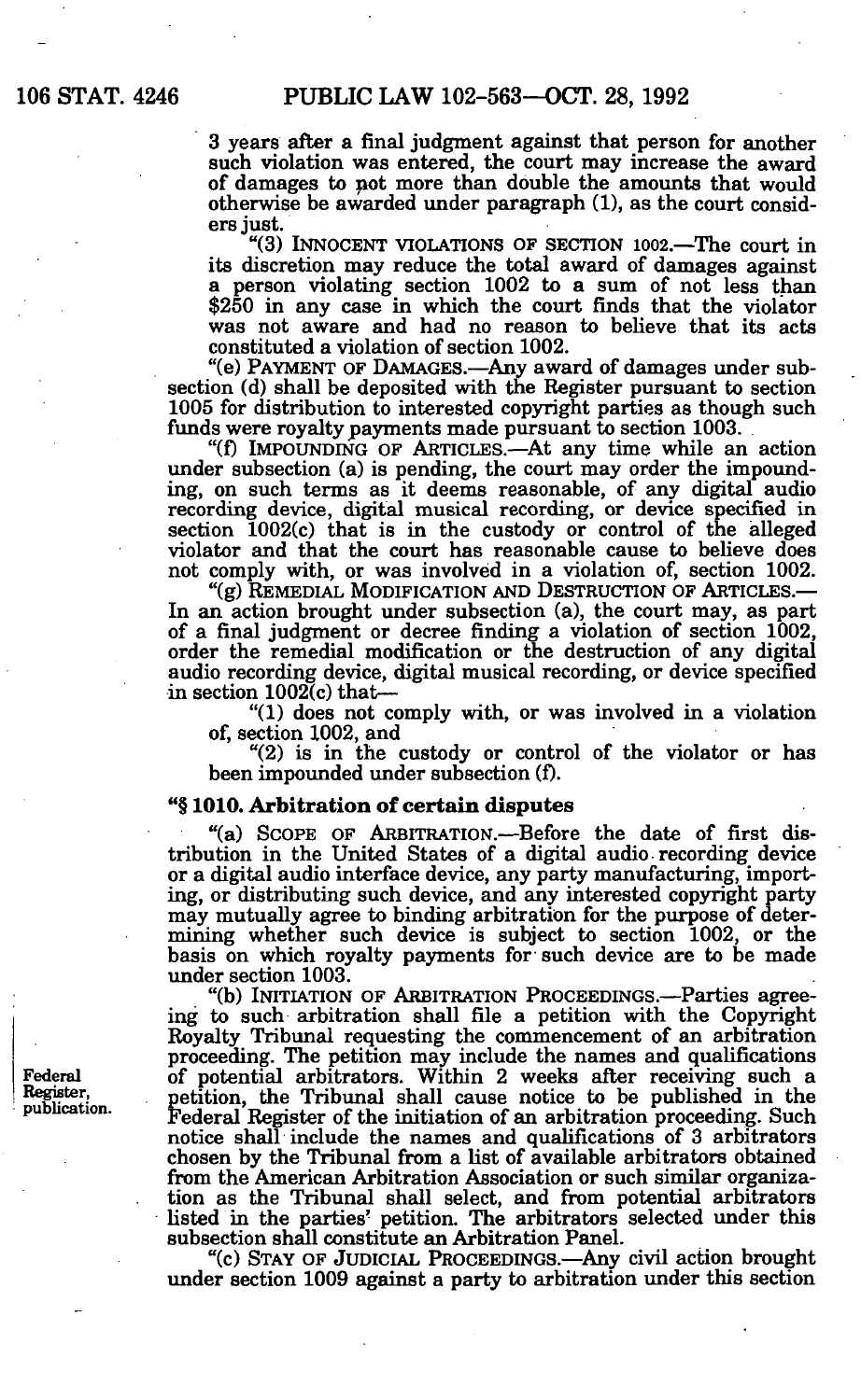shall, on application of one of the parties to the arbitration, be stayed until completion of the arbitration proceeding.

"(d) ARBITRATION PROCEEDING.—The Arbitration Panel shall conduct an arbitration proceeding with respect to the matter concerned, in accordance with such procedures as it may adopt. The Panel shall act on the basis of a fully documented written record. Any party to the arbitration may submit relevant information and proposals to the Panel. The parties to the proceeding shall bear the entire cost thereof in such manner and proportion as the Panel shall direct.

"(e) REPORT TO COPYRIGHT ROYALTY TRIBUNAL.—Not later than 60 days after publication of the notice under subsection (b) of the initiation of an arbitration proceeding, the Arbitration Panel shall report to the Copyright Royalty Tribunal its determination concerning whether the device concerned is subject to section 1002, or the basis on which royalty payments for the device are to be made under section 1003. Such report shall be accompanied by the written record, and shall set forth the facts that the Panel found relevant to its determination.

"(f) ACTION BY THE COPYRIGHT ROYALTY TRIBUNAL.—Within 60 days after receiving the report of the Arbitration Panel under subsection (e), the Copyright Royalty Tribunal shall adopt or reject the determination of the Panel. The Tribunal shall adopt the determination of the Panel unless the Tribunal finds that the determination is clearly erroneous. If the Tribunal rejects the determination of the Panel, the Tribunal shall, before the end of that 60-day period, and after full examination of the record created in the arbitration proceeding, issue an order setting forth its decision and the reasons therefor. The Tribunal shall cause to be published Federal in the Federal Register the determination of the Panel and the Register,<br>in the Federal Register the determination of the Panel and the publication. decision of the Tribunal under this subsection with respect to the determination (including any order issued under the preceding sentence).

"(g) JUDICIAL REVIEW.—Any decision of the Copyright Royalty Tribunal under subsection (f) with respect to a determination of the Arbitration Panel may be appealed, by a party to the arbitration, to the United States Court of Appeals for the District of Columbia Circuit, within 30 days after the publication of the decision in the Federal Register. The pendency of an appeal under this subsection shall not stay the Tribunal's decision. The court shall have jurisdiction to modify or vacate a decision of the Tribunal only if it finds, on the basis of the record before the Tribunal, that the Arbitration Panel or the Tribunal acted in an arbitrary manner. If the court modifies the decision of the Tribunal, the court shall have jurisdiction to enter its own decision in accordance with its final judgment. The court may further vacate the decision of the Tribunal and remand the case for arbitration proceedings as provided in this section.".

#### **SEC. 3. TECHNICAL AMENDMENTS.**

(a) FUNCTIONS OF REGISTER.—Chapter 8 of title 17, United States Code is amended—

 $(1)$  in section 801(b)—

(A) by striking "and" at the end of paragraph (2); .(B) by striking the period at the end of paragraph (3) and inserting "; and"; and